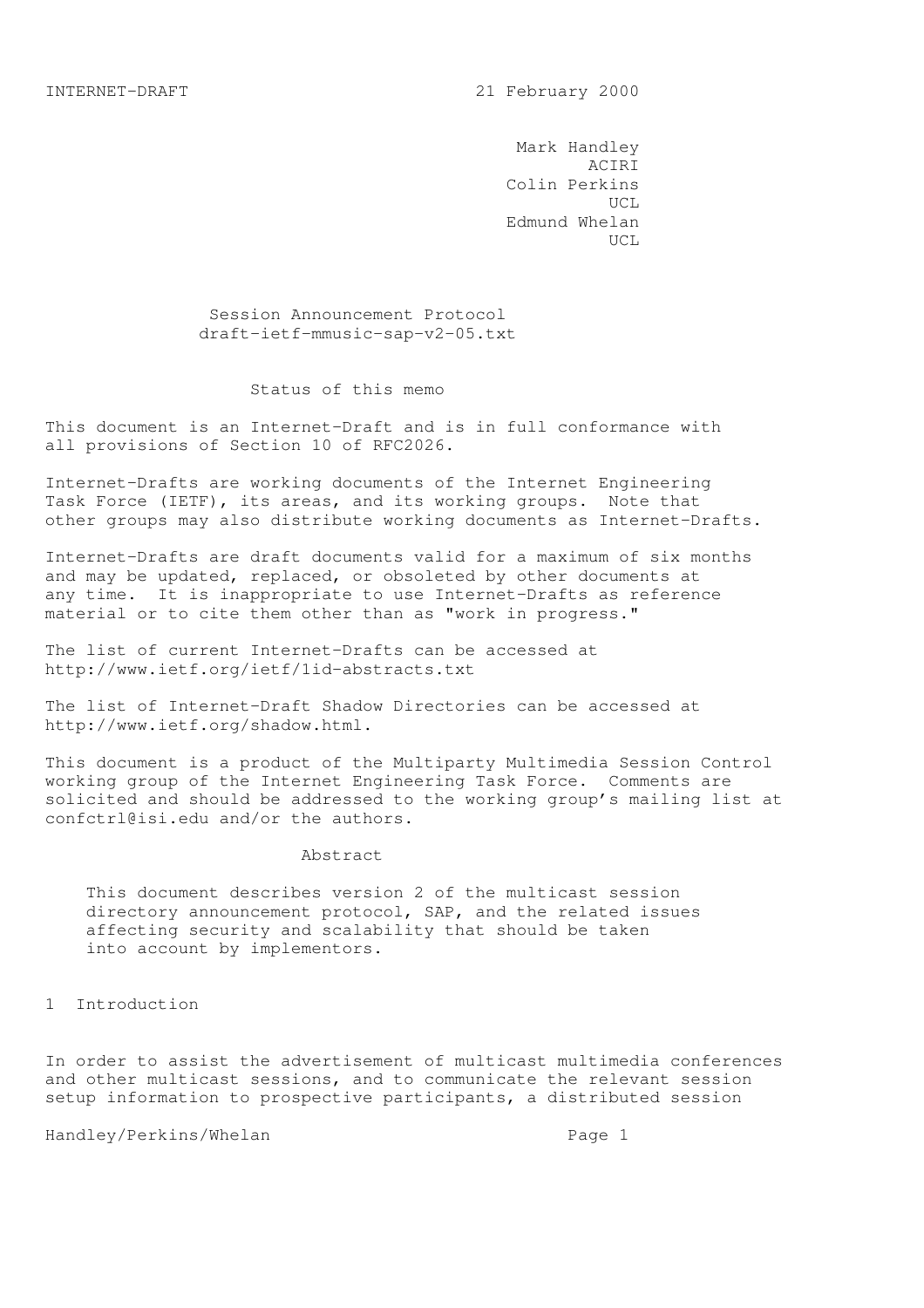directory may be used. An instance of such a session directory periodically multicasts packets containing a description of the session, and these advertisements are received by potential participants who can use the session description to start the tools required to participate in the session.

This memo describes the issues involved in the multicast announcement of session description information and defines an announcement protocol to be used. Sessions are described using the session description protocol which is described in a companion memo [4].

### 2 Terminology

A SAP announcer periodically multicasts an announcement packet to a well known multicast address and port. The announcement is multicast with the same scope as the session it is announcing, ensuring that the recipients of the announcement can also be potential recipients of the session the announcement describes (bandwidth and other such constraints permitting). This is also important for the scalability of the protocol, as it keeps local session announcements local.

A SAP listener learns of the multicast scopes it is within (for example, using the Multicast-Scope Zone Announcement Protocol [5]) and listens on the well known SAP address and port for those scopes. In this manner, it will eventually learn of all the sessions being announced, allowing those sessions to be joined.

The key words 'MUST', 'MUST NOT', 'REQUIRED', 'SHALL', 'SHALL NOT', 'SHOULD', 'SHOULD NOT', 'RECOMMENDED', 'MAY', and 'OPTIONAL' in this document are to be interpreted as described in [1].

#### 3 Session Announcement

As noted previously, a SAP announcer periodically sends an announcement packet to a well known multicast address and port. There is no rendezvous mechanism - the SAP announcer is not aware of the presence or absence of any SAP listeners - and no additional reliability is provided over the standard best-effort UDP/IP semantics.

That announcement contains a session description and SHOULD contain an authentication header. The session description MAY be encrypted although this is NOT RECOMMENDED (see section 7).

A SAP announcement is multicast with the same scope as the session it is announcing, ensuring that the recipients of the announcement can also be potential recipients of the session being advertised. There a number of possiblities: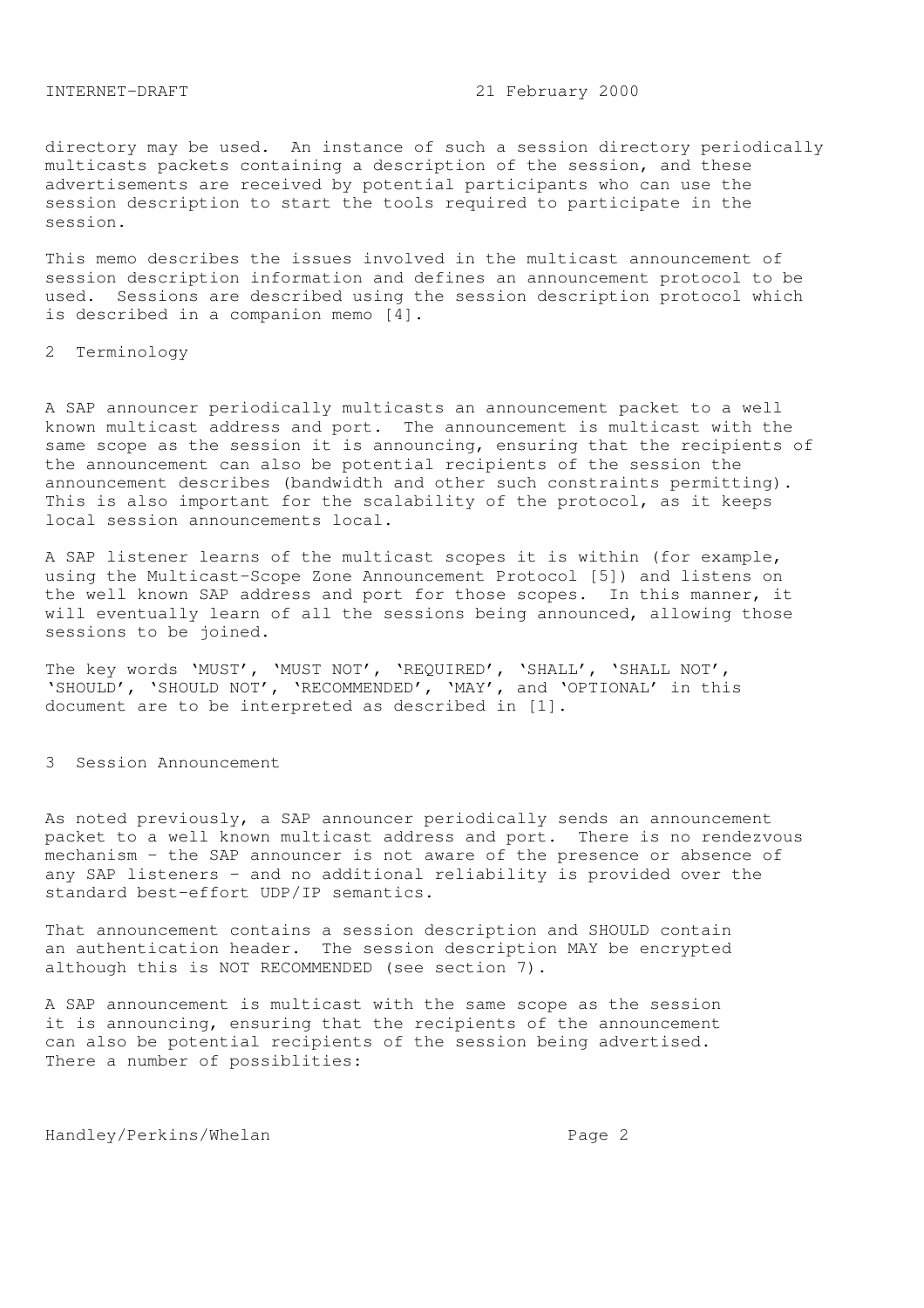- IPv4 global scope sessions use multicast addresses in the range 224.2.128.0 - 224.2.255.255 with SAP announcements being sent to 224.2.127.254 (note that 224.2.127.255 is used by the obsolete SAPv0 and MUST NOT be used).
- IPv4 administrative scope sessions using administratively scoped IP multicast as defined in [7]. The multicast address to be used for announcements is the highest multicast address in the relevant administrative scope zone. For example, if the scope range is 239.16.32.0 - 239.16.33.255, then 239.16.33.255 is used for SAP announcements.
- IPv6 sessions are announced on the address FF0X:0:0:0:0:0:2:7FFE where X is the 4-bit scope value. For example, an announcement for a link-local session assigned the address FF02:0:0:0:0:0:1234:5678, should be advertised on SAP address FF02:0:0:0:0:0:2:7FFE.

SAP announcements MUST be sent on port 9875 and SHOULD be sent with an IP time-to-live of 255 (the use of TTL scoping for multicast is discouraged [7]).

If a session uses addresses in multiple administrative scope ranges, it is necessary for the announcer to send identical copies of the announcement to each administrative scope range. It is up to the listeners to parse such multiple announcements as the same session (as identified by the SDP origin field, for example). The announcement rate for each administrative scope range MUST be calculated separately, as if the multiple announcements were separate.

Multiple announcers may announce a single session, as an aid to robustness in the face of packet loss and failure of one or more announcers. The rate at which each announcer repeats its announcement MUST be scaled back such that the total announcement rate is equal to that which a single server would choose. Announcements made in this manner MUST be identical.

If multiple announcements are being made for a session, then each announcement MUST carry an authentication header signed by the same key, or be treated as a completely separate announcement by listeners.

An IPv4 SAP listener SHOULD listen on the IPv4 global scope SAP address and on the SAP addresses for each IPv4 administrative scope zone it is within. The discovery of administrative scope zones is outside the scope of this memo, but it is assumed that each SAP listener within a particular scope zone is aware of that scope zone. A SAP listener which supports IPv6 SHOULD also listen to the IPv6 SAP addresses.

#### 3.1 Announcement Interval

The time period between repetitions of an announcement is chosen such that the total bandwidth used by all announcements on a single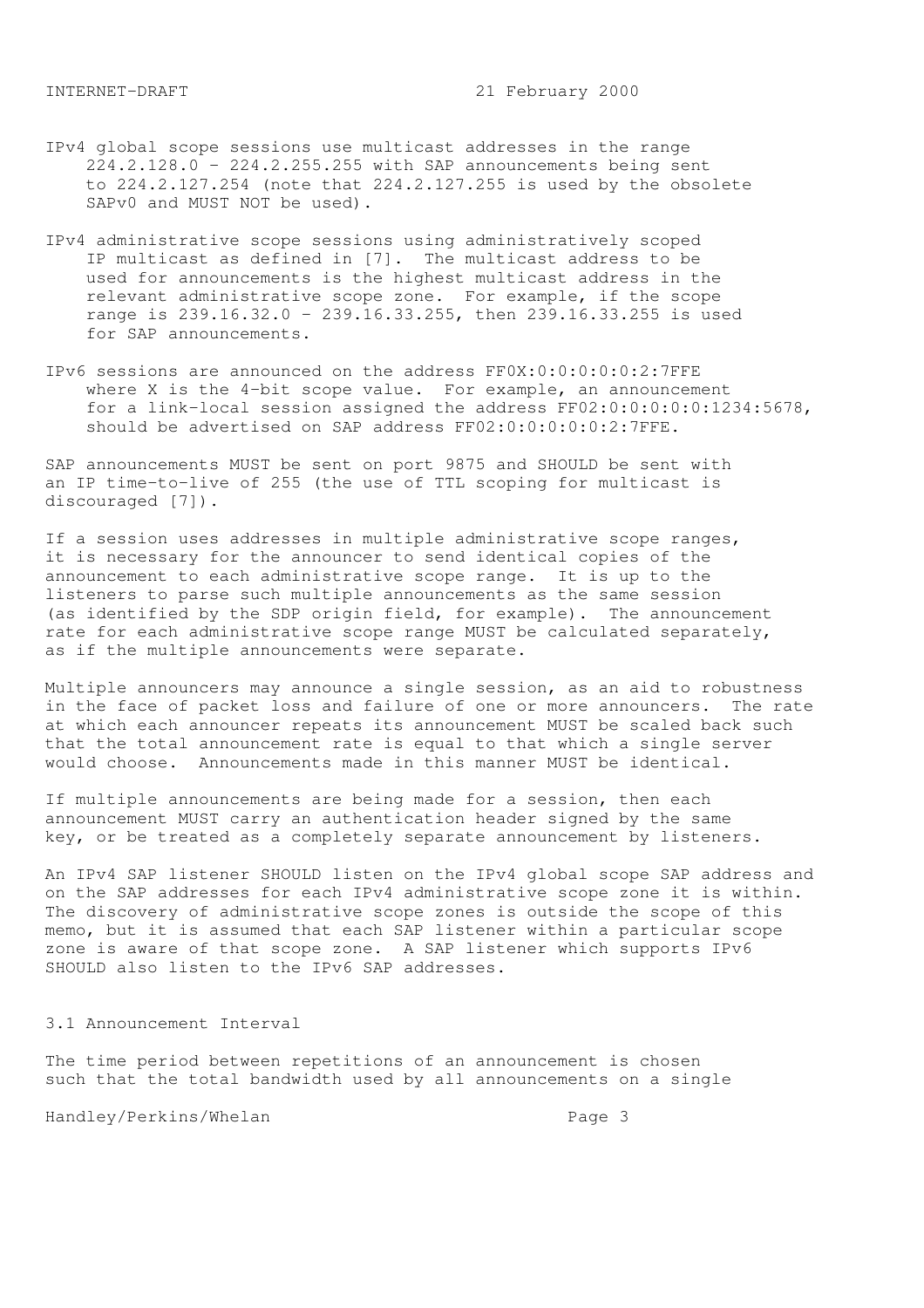SAP group remains below a preconfigured limit. If not otherwise specified, the bandwidth limit SHOULD be assumed to be 4000 bits per second.

Each announcer is expected to listen to other announcements in order to determine the total number of sessions being announced on a particular group. Sessions are uniquely identified by the combination of the message identifier hash and originating source fields of the SAP header (note that SAP v0 announcers always set the message identifier hash to zero, and if such an announcement is received the entire message MUST be compared to determine uniqueness).

Announcements are made by periodic multicast to the group. The base interval between announcements is derived from the number of announcements being made in that group, the size of the announcement and the configured bandwidth limit. The actual transmission time is derived from this base interval as follows:

- 1.The announcer initialises the variable tp to be the last time a particular announcement was transmitted (or the current time if this is the first time this announcement is to be made).
- 2.Given a configured bandwidth limit in bits/second and an announcement of ad\_size bytes, the base announcement interval in seconds is  $interval = max(300; (8*no_of_ads*ad_size)/limit)$
- 3.An offset is calculated based on the base announcement interval

offset = rand(interval  $*$  2/3) -(interval/3)

 4.The next transmission time for an announcement derived as  $tn = tp + interval + offset$ 

The announcer then sets a timer to expire at tn and waits. At time tn the announcer SHOULD recalculate the next transmission time. If the new value of tn is before the current time, the announcement is sent immediately. Otherwise the transmission is rescheduled for the new tn. This reconsideration prevents transient packet bursts on startup and when a network partition heals.

4 Session Deletion

Sessions may be deleted in one of several ways:

Explicit Timeout The session description payload may contain timestamp information specifying the start- and end-times of the session. If the current time is later than the end-time of the session, then the session SHOULD be deleted from the receiver's session cache.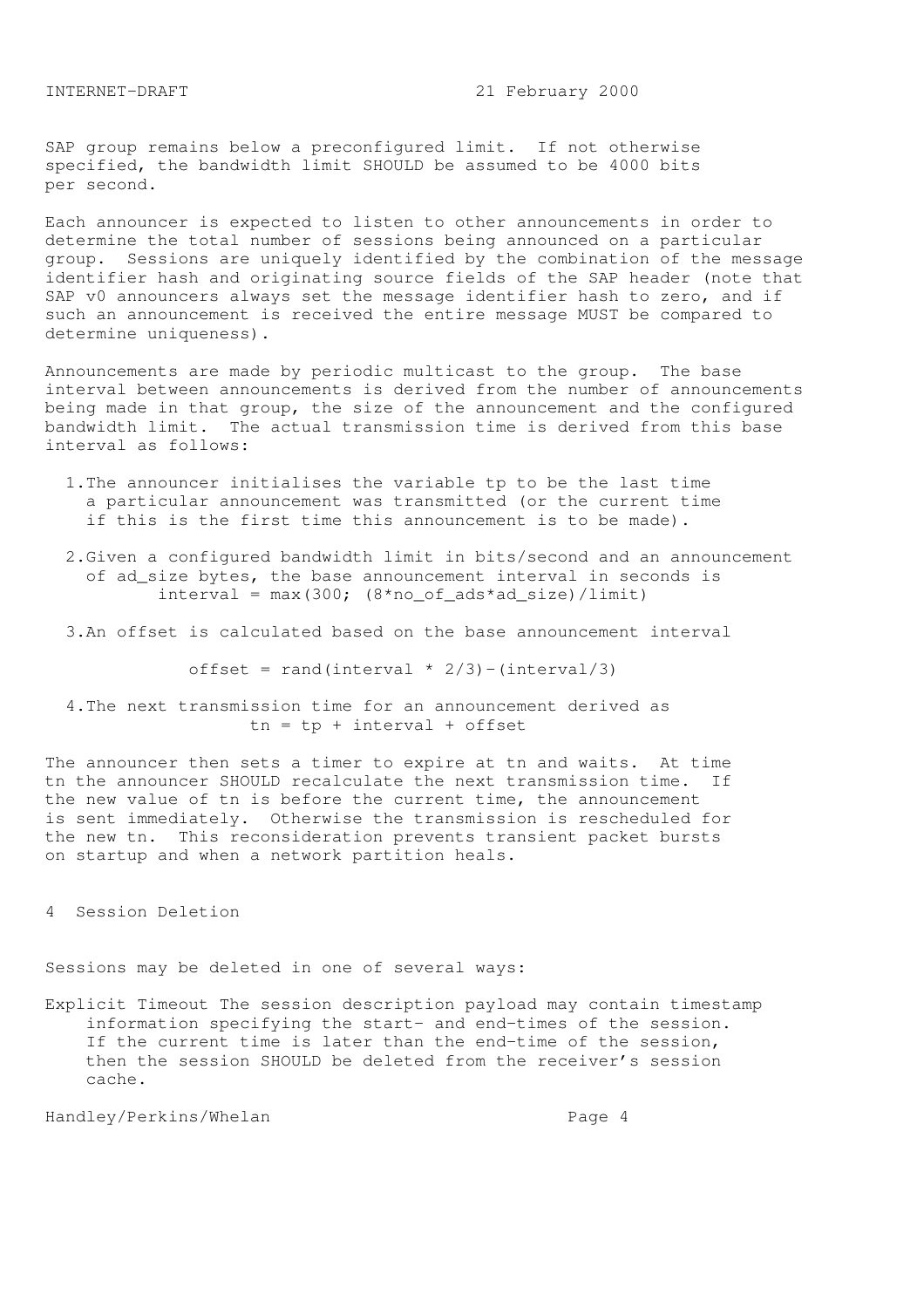- Implicit Timeout A session announcement message should be received periodically for each session description in a receiver's session cache. The announcement period can be predicted by the receiver from the set of sessions currently being announced. If a session announcement message has not been received for ten times the announcement period, or one hour, whichever is the greater, then the session is deleted from the receiver's session cache. The one hour minimum is to allow for transient network partitionings.
- Explicit Deletion A session deletion packet is received specifying the session to be deleted. Session deletion packets SHOULD have a valid authentication header, matching that used to authenticate previous announcement packets. If this authentication is missing, the deletion message SHOULD be ignored.
- 5 Session Modification

A pre-announced session can be modified by simply announcing the modified session description. In this case, the version hash in the SAP header MUST be changed to indicate to receivers that the packet contents should be parsed (or decrypted and parsed if it is encrypted). The session itself, as distinct from the session announcement, is uniquely identified by the payload and not by the message identifier hash in the header.

The same rules apply for session modification as for session deletion:

- o Either the modified announcement must contain an authentication header signed by the same key as the cached session announcement it is modifying, or:
- o The cached session announcement must not contain an authentication header, and the session modification announcement must originate from the same host as the session it is modifying.

If an announcement is received containing an authentication header and the cached announcement did not contain an authentication header, or it contained a different authentication header, then the modified announcement MUST be treated as a new and different announcement, and displayed in addition to the un-authenticated announcement. The same should happen if a modified packet without an authentication header is received from a different source than the original announcement. These rules prevent an announcement having an authentication header added by a malicious user and then being deleted using that header, and it also prevents a denial-of-service attack by someone putting out a spoof announcement which, due to packet loss, reaches some participants before the original announcement. Note that under such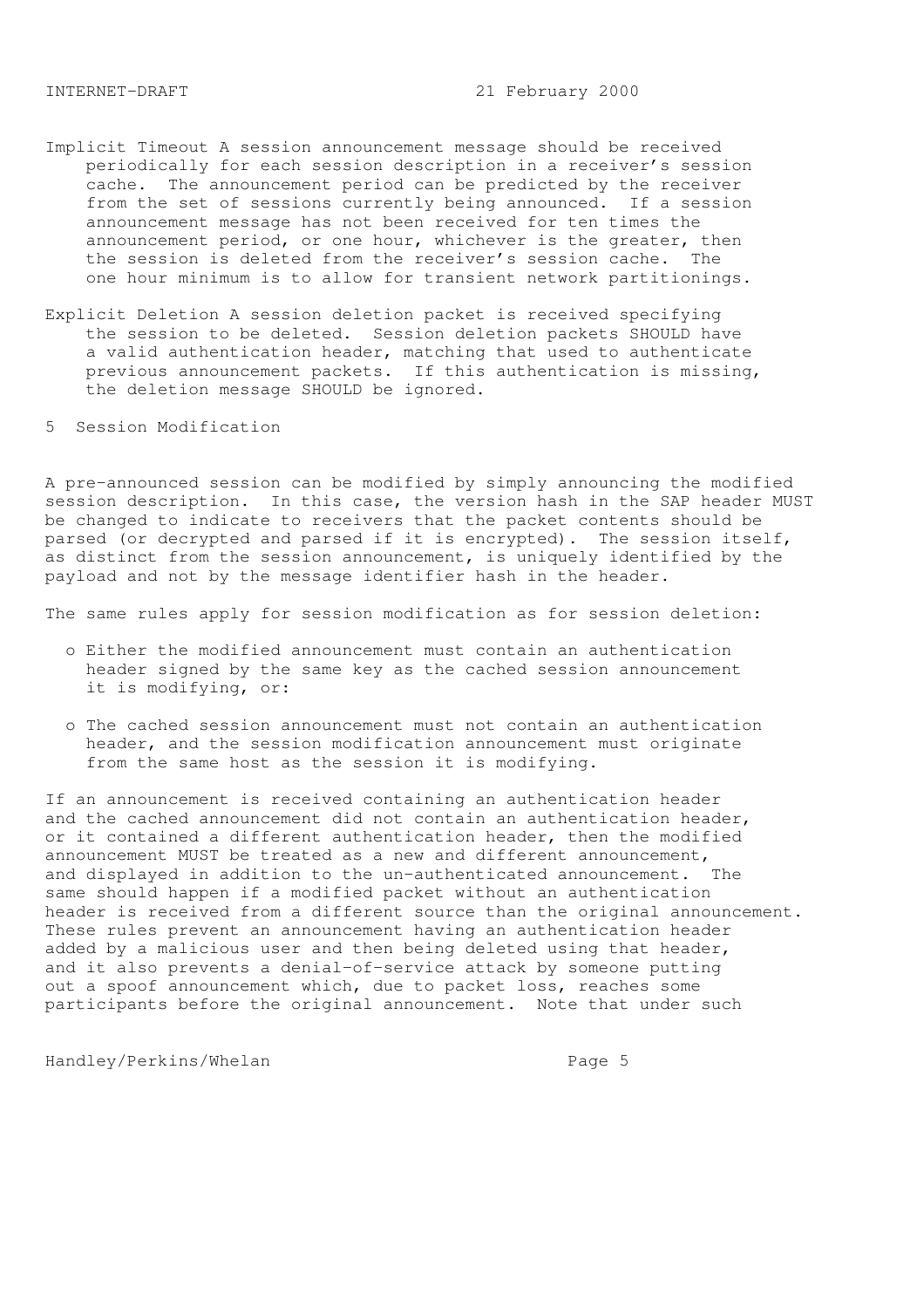0 1 2 3 0 1 2 3 4 5 6 7 8 9 0 1 2 3 4 5 6 7 8 9 0 1 2 3 4 5 6 7 8 9 0 1 +-+-+-+-+-+-+-+-+-+-+-+-+-+-+-+-+-+-+-+-+-+-+-+-+-+-+-+-+-+-+-+-+ | V=1 |A|R|T|E|C| auth len | msg id hash | +-+-+-+-+-+-+-+-+-+-+-+-+-+-+-+-+-+-+-+-+-+-+-+-+-+-+-+-+-+-+-+-+ | | originating source (32 or 128 bits) :  $\mathbf{r} = \mathbf{r} \times \mathbf{r}$  ,  $\mathbf{r} = \mathbf{r} \times \mathbf{r}$  ,  $\mathbf{r} = \mathbf{r} \times \mathbf{r}$  ,  $\mathbf{r} = \mathbf{r} \times \mathbf{r}$  ,  $\mathbf{r} = \mathbf{r} \times \mathbf{r}$  ,  $\mathbf{r} = \mathbf{r} \times \mathbf{r}$  ,  $\mathbf{r} = \mathbf{r} \times \mathbf{r}$  ,  $\mathbf{r} = \mathbf{r} \times \mathbf{r}$  ,  $\mathbf{r} = \mathbf$ +-+-+-+-+-+-+-+-+-+-+-+-+-+-+-+-+-+-+-+-+-+-+-+-+-+-+-+-+-+-+-+-+ | optional authentication data | : .... : \*-\*-\*-\*-\*-\*-\*-\*-\*-\*-\*-\*-\*-\*-\*-\*-\*-\*-\*-\*-\*-\*-\*-\*-\*-\*-\*-\*-\*-\*-\*-\*-\* | optional payload type | + +-+- - - - - - - - - -+  $|0|$ + - - - - - - - - - - - - - - - - - - - - +-+ | | | : payload : | | +-+-+-+-+-+-+-+-+-+-+-+-+-+-+-+-+-+-+-+-+-+-+-+-+-+-+-+-+-+-+-+-+

Figure 1: Packet format

circumstances, being able to authenticate the message originator is the only way to discover which session is the correct session.

6 Packet Format

SAP data packets have the format described in figure 1.

- V: Version Number. The version number field MUST be set to 1 (SAPv2 announcements which use only SAPv1 features are backwards compatible, those which use new features can be detected by other means, so the SAP version number doesn't need to change).
- A: Address type. If the A bit is 0, the originating source field contains a 32-bit IPv4 address. If the A bit is 1, the originating source contains a 128-bit IPv6 address.
- R: Reserved. SAP announcers MUST set this to 0, SAP listeners MUST ignore the contents of this field.
- T: Message Type. If the T field is set to 0 this is a session announcement packet, if 1 this is a session deletion packet.
- E: Encryption Bit. If the encryption bit is set to 1, the payload of the SAP packet is encrypted. If this bit is 0 the packet is not encrypted. See section 7 for details of the encryption process.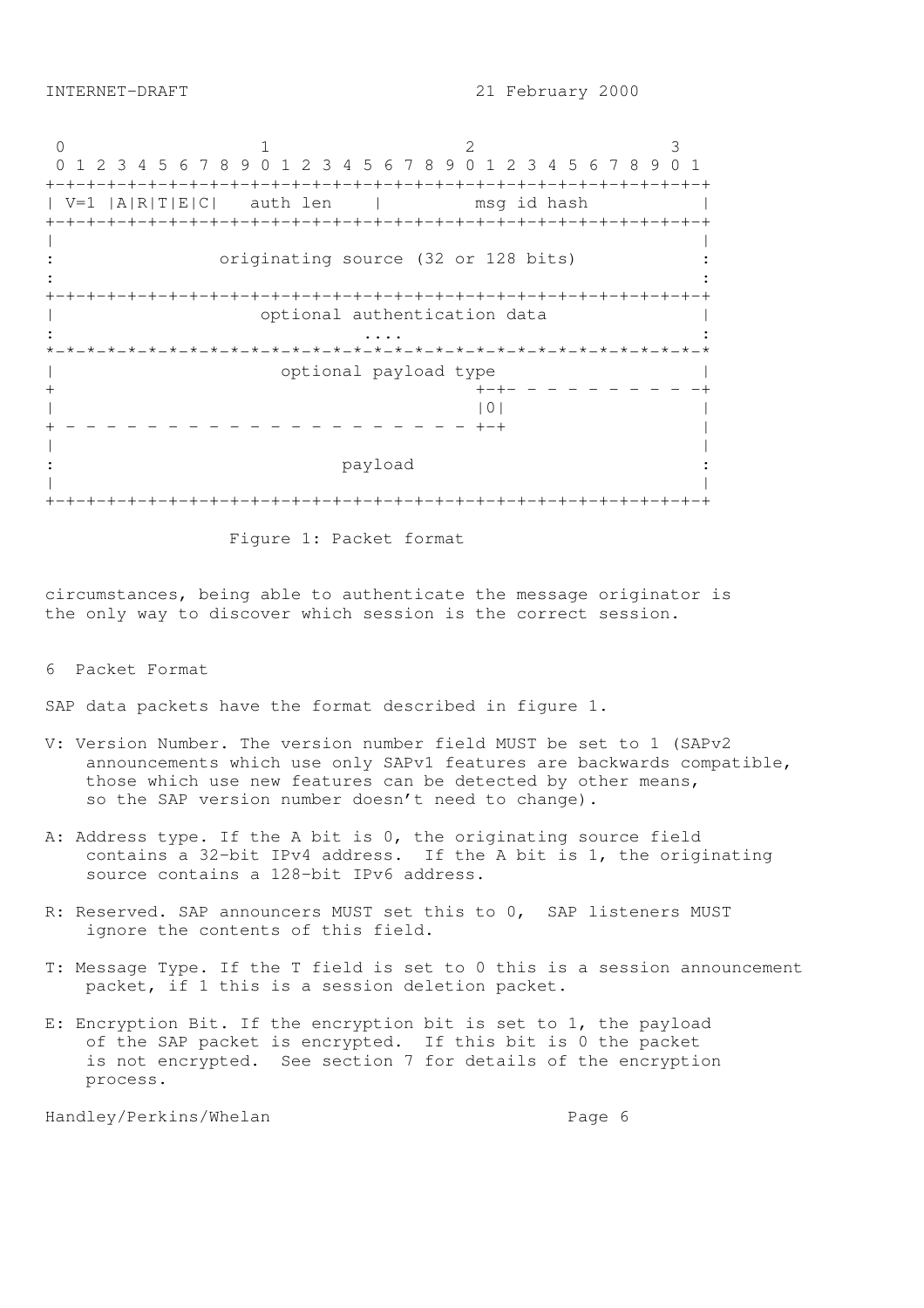- C: Compressed bit. If the compressed bit is set to 1, the payload is compressed using the zlib compression algorithm [3]. If the payload is to be compressed and encrypted, the compression MUST be performed first.
- Authentication Length. An 8 bit unsigned quantity giving the number of 32 bit words following the main SAP header that contain authentication data. If it is zero, no authentication header is present.
- Authentication data containing a digital signature of the packet, with length as specified by the authentication length header field. See section 8 for details of the authentication process.
- Message Identifier Hash. A 16 bit quantity that, used in combination with the originating source, provides a globally unique identifier indicating the precise version of this announcement. The choice of value for this field is not specified here, except that it MUST be unique for each session announced by a particular SAP announcer and it MUST be changed if the session description is modified.

 Earlier versions of SAP used a value of zero to mean that the hash should be ignored and the payload should always be parsed. This had the unfortunate side-effect that SAP announcers had to study the payload data to determine how many unique sessions were being advertised, making the calculation of the announcement interval more complex that necessary. In order to decouple the session announcement process from the contents of those announcements, SAP announcers SHOULD NOT set the message identifier hash to zero.

 SAP listeners MAY silently discard messages if the message identifier hash is set to zero.

Originating Source. This gives the IP address of the original source of the message. This is an IPv4 address if the A field is set to zero, else it is an IPv6 address. The address is stored in network byte order.

 SAPv0 permitted the originating source to be zero if the message identifier hash was also zero. This practise is no longer legal, and SAP announcers SHOULD NOT set the originating source to zero. SAP listeners MAY silently discard packets with the originating source set to zero.

The header is followed by an optional payload type field and the payload data itself. If the E or C bits are set in the header both the payload type and payload are encrypted and/or compressed.

The payload type field is a MIME content type specifier, describing the format of the payload. This is a variable length ASCII text string, followed by a single zero byte (ASCII NUL). The payload type SHOULD be included in all packets. If the payload type is 'application/sdp'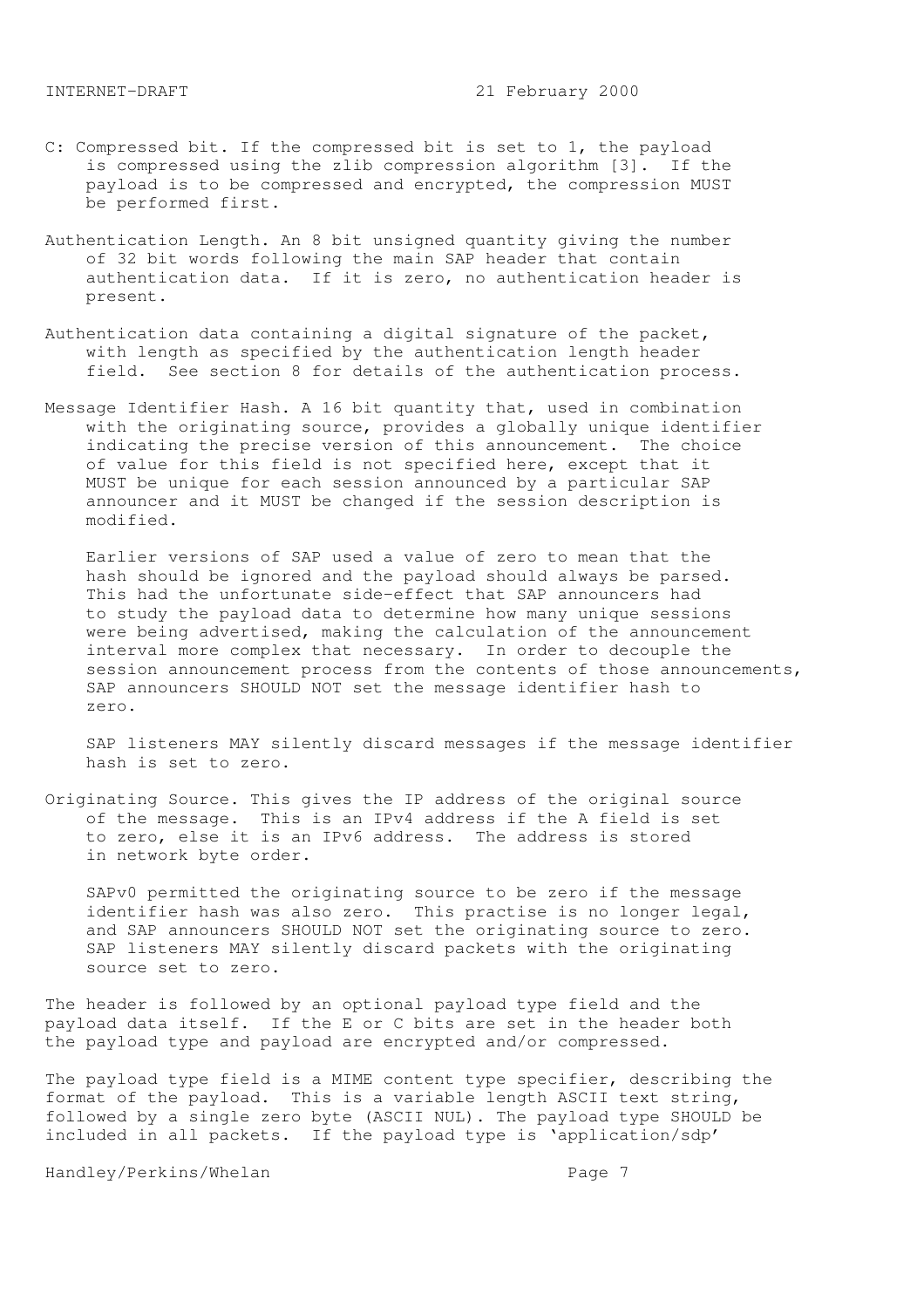both the payload type and its terminating zero byte MAY be omitted, although this is intended for backwards compatibility with SAP v1 listeners only.

The absence of a payload type field may be noted since the payload section of such a packet will start with an SDP 'v=0' field, which is not a legal MIME content type specifier.

All implementations MUST support payloads of type 'application/sdp' [4]. Other formats MAY be supported although since there is no negotiation in SAP an announcer which chooses to use a session description format other than SDP cannot know that the listeners are able to understand the announcement. A proliferation of payload types in announcements has the potential to lead to severe interoperability problems, and for this reason, the use of non-SDP payloads is NOT RECOMMENDED.

If the packet is an announcement packet, the payload contains a session description.

If the packet is a session deletion packet, the payload contains a session deletion message. If the payload format is 'application/sdp' the deletion message is a single SDP line consisting of the origin field of the announcement to be deleted.

It is desirable for the payload to be sufficiently small that SAP packets do not get fragmented by the underlying network. Fragmentation has a loss multiplier effect, which is known to significantly affect the reliability of announcements. It is RECOMMENDED that SAP packets are smaller than 1kByte in length, although if it is known that announcements will use a network with a smaller MTU than this, then that SHOULD be used as the maximum recommended packet size.

# 7 Encrypted Announcements

An announcement is received by all listeners in the scope to which it is sent. If an announcement is encrypted, and many of the receivers do not have the encryption key, there is a considerable waste of bandwidth since those receivers cannot use the announcement they have received. For this reason, the use of encrypted SAP announcements is NOT RECOMMENDED on the global scope SAP group or on administrative scope groups which may have many receivers which cannot decrypt those announcements.

The opinion of the authors is that encrypted SAP is useful in special cases only, and that the vast majority of scenarios where encrypted SAP has been proposed may be better served by distributing session details using another mechanism. There are, however, certain scenarios where encrypted announcements may be useful. For this reason, the encryption bit is included in the SAP header to allow experimentation with encrypted announcements.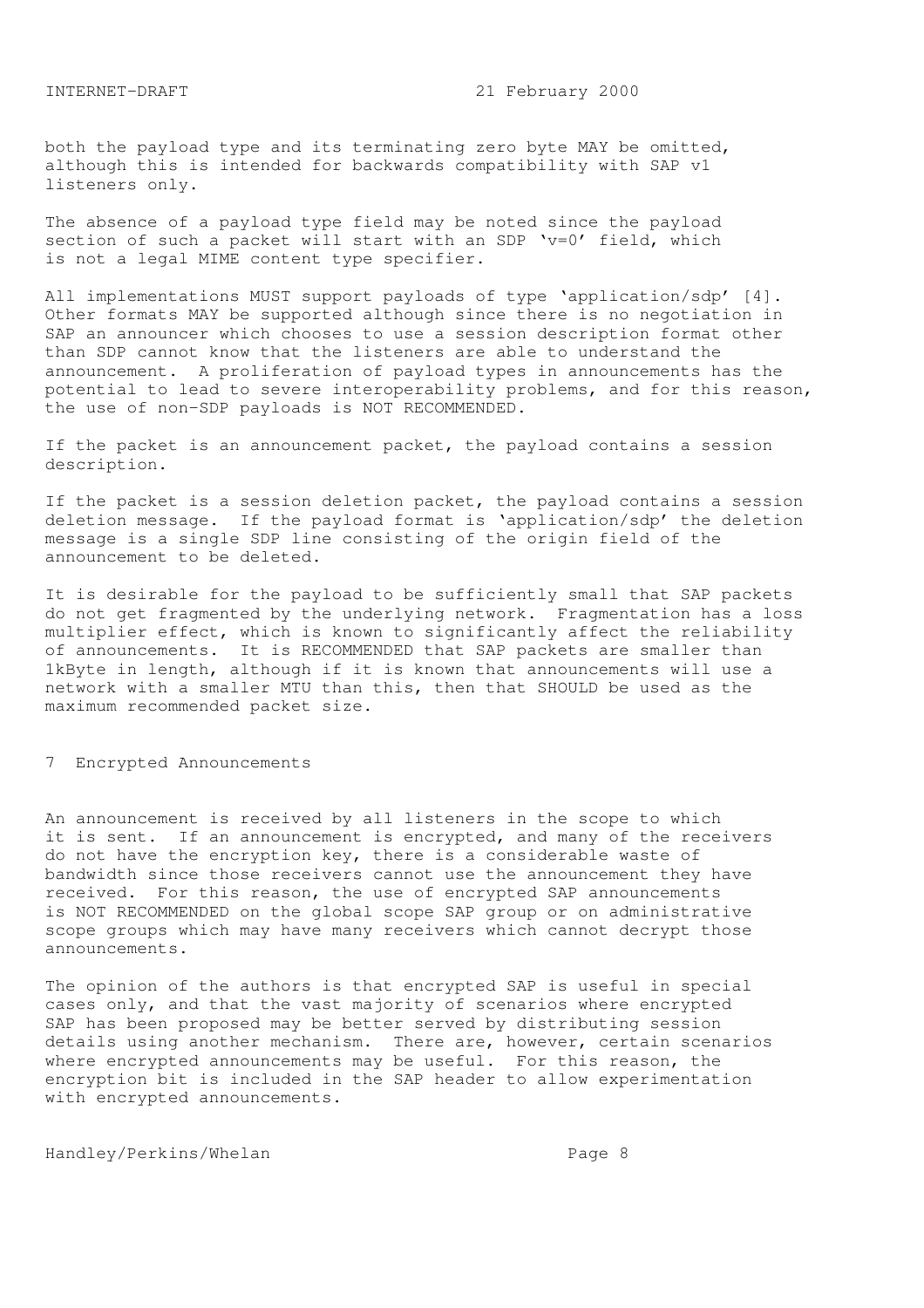This memo does not specify details of the encryption algorithm to be used or the means by which keys are generated and distributed. An additional specification should define these, if it is desired to use encrypted SAP.

Note that if an encrypted announcement is being announced via a proxy, then there may be no way for the proxy to discover that the announcement has been superseded, and so it may continue to relay the old announcement in addition to the new announcement. SAP provides no mechanism to chain modified encrypted announcements, so it is advisable to announce the unmodified session as deleted for a short time after the modification has occurred. This does not guarantee that all proxies have deleted the session, and so receivers of encrypted sessions should be prepared to discard old versions of session announcements that they may receive. In most cases however, the only stateful proxy will be local to (and known to) the sender, and an additional (local-area) protocol involving a handshake for such session modifications can be used to avoid this problem.

Session announcements that are encrypted with a symmetric algorithm may allow a degree of privacy in the announcement of a session, but it should be recognised that a user in possession of such a key can pass it on to other users who should not be in possession of such a key. Thus announcements to such a group of key holders cannot be assumed to have come from an authorised key holder unless there is an appropriate authentication header signed by an authorised key holder. In addition the recipients of such encrypted announcements cannot be assumed to only be authorised key holders. Such encrypted announcements do not provide any real security unless all of the authorised key holders are trusted to maintain security of such session directory keys. This property is shared by the multicast session tools themselves, where it is possible for an un-trustworthy member of the session to pass on encryption keys to un-authorised users. However it is likely that keys used for the session tools will be more short lived than those used for session directories.

Similar considerations should apply when session announcements are encrypted with an asymmetric algorithm, but then it is possible to restrict the possessor(s) of the private key, so that announcements to a key-holder group can not be made, even if one of the untrusted members of the group proves to be un-trustworthy.

### 8 Authenticated Announcements

The authentication header can be used for two purposes:

- o Verification that changes to a session description or deletion of a session are permitted.
- o Authentication of the identity of the session creator.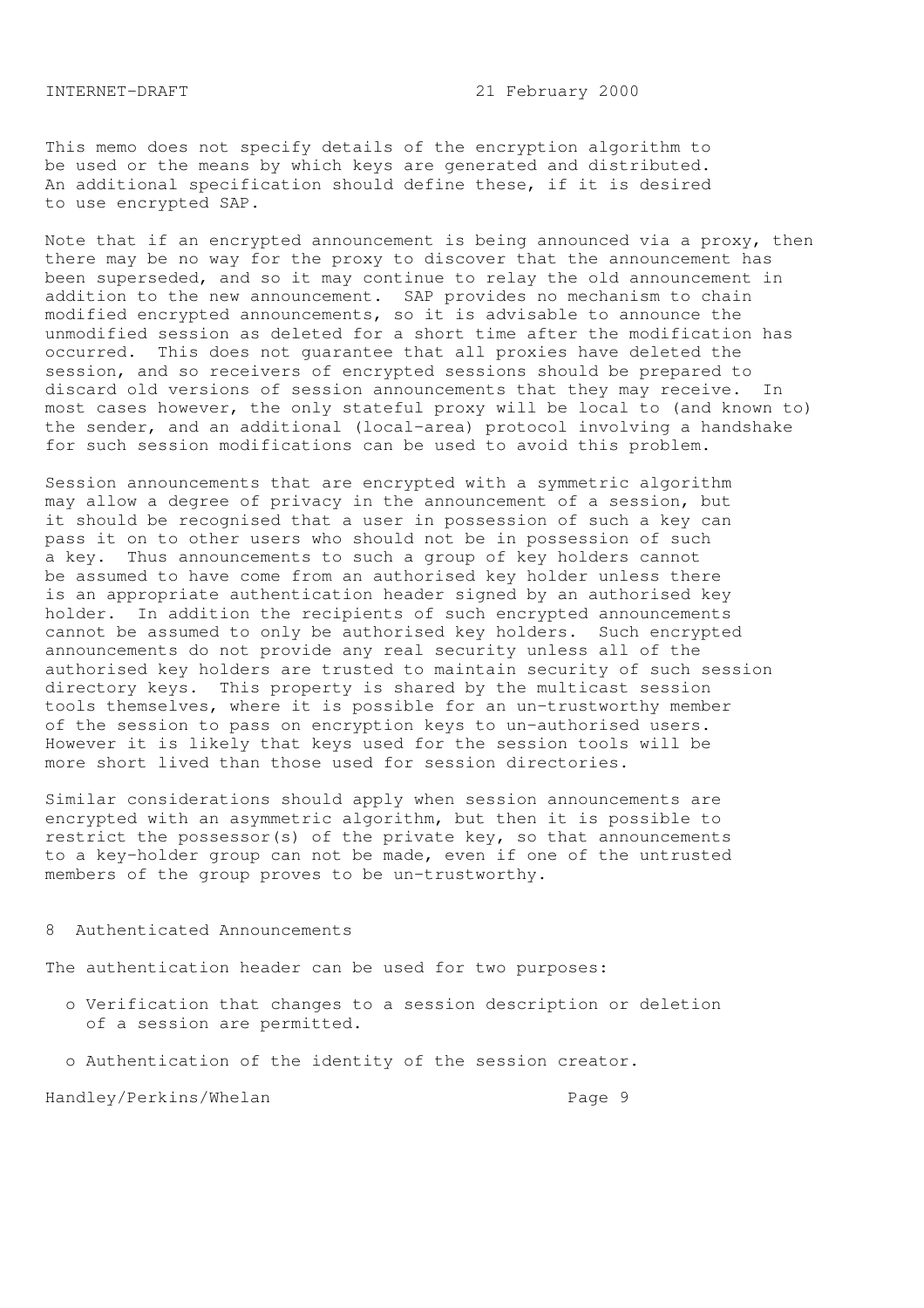1 2 3 0 1 2 3 4 5 6 7 8 9 0 1 2 3 4 5 6 7 8 9 0 1 2 3 4 5 6 7 8 9 0 1 +-+-+-+-+-+-+-+-+-+-+-+-+-+-+-+-+-+-+-+-+-+-+-+-+-+-+-+-+-+-+-+-+ | V=1 |P| Auth | | +-+-+-+-+-+-+-+-+ | Format specific authentication subheader | : .................. : +-+-+-+-+-+-+-+-+-+-+-+-+-+-+-+-+-+-+-+-+-+-+-+-+-+-+-+-+-+-+-+-+

Figure 2: Format of the authentication data in the SAP header

In some circumstances only verification is possible because a certificate signed by a mutually trusted person or authority is not available. However, under such circumstances, the session originator may still be authenticated to be the same as the session originator of previous sessions claiming to be from the same person. This may or may not be sufficient depending on the purpose of the session and the people involved.

Clearly the key used for the authentication should not be trusted to belong to the session originator unless it has been separately authenticated by some other means, such as being certified by a trusted third party. Such certificates are not normally included in an SAP header because they take more space than can normally be afforded in an SAP packet, and such verification must therefore take place by some other mechanism. However, as certified public keys are normally locally cached, authentication of a particular key only has to take place once, rather than every time the session directory retransmits the announcement.

SAP is not tied to any single authentication mechanism. Authentication data in the header is self-describing, but the precise format depends on the authentication mechanism in use. The generic format of the authentication data is given in figure 2. The structure of the format specific authentication subheader, using both the PGP and the CMS formats, is discussed in sections 8.1 and 8.2 respectively.

- Version Number, V: The version number of the authentication format specified by this memo is 1.
- Padding Bit, P: If necessary the authentication data is padded to be a multiple of 32 bits and the padding bit is set. In this case the last byte of the authentication data contains the number of padding bytes (including the last byte) that must be discarded.
- Authentication Type, Auth: The authentication type is a 4 bit encoded field that denotes the authentication infrastructure the sender expects the recipients to use to check the authenticity and integrity of the information. This defines the format of the authentication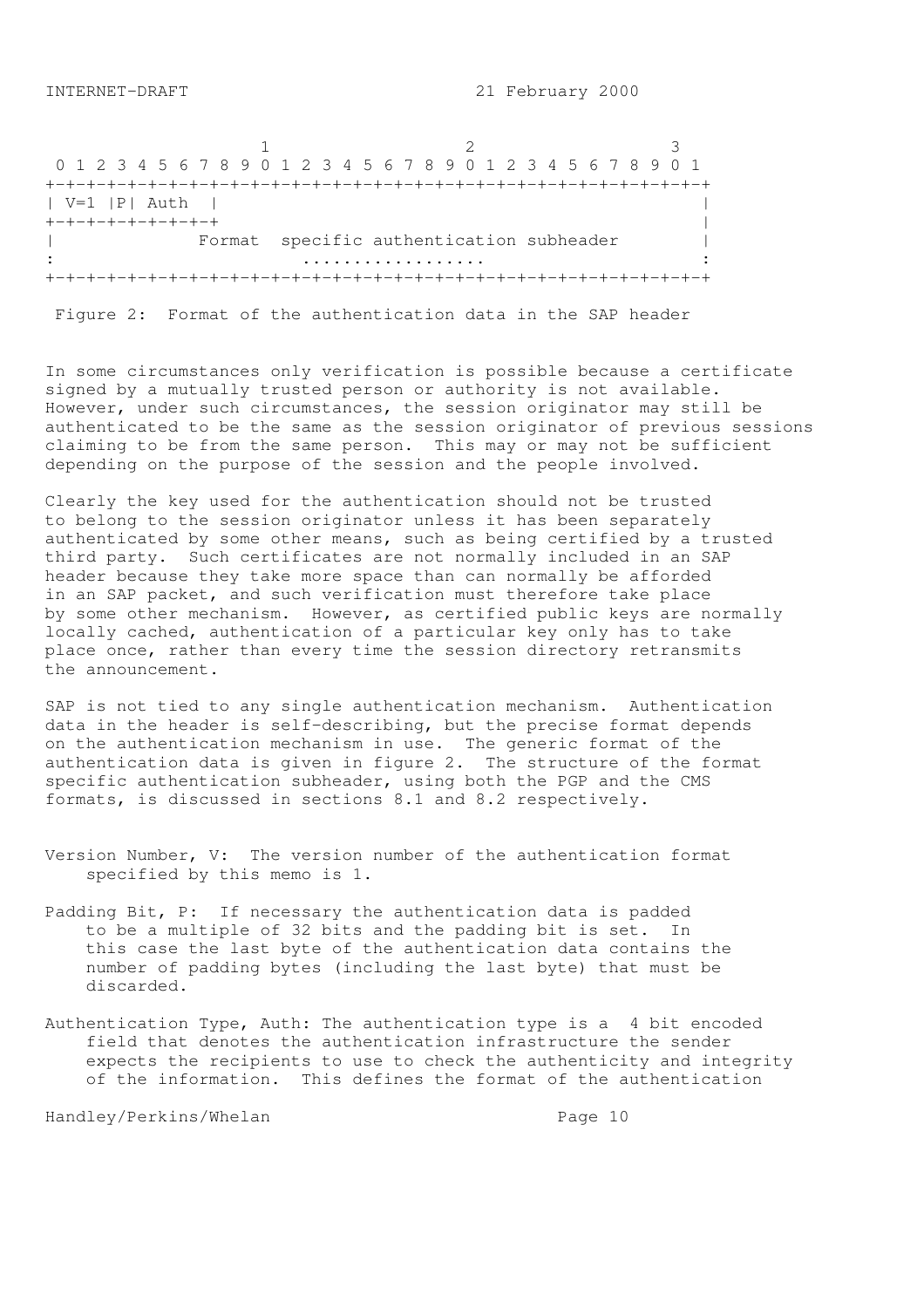subheader and can take the values:  $0 = PGP$  format,  $1 = CMS$ format. All other values are undefined and SHOULD be ignored.

If a SAP packet is to be compressed or encrypted, this MUST be done before the authentication is added.

The digital signature in the authentication data MUST be calculated over the entire packet, including the header. The authentication length MUST be set to zero and the authentication data excluded when calculating the digital signature.

It is to be expected that sessions may be announced by a number of different mechanisms, not only SAP. For example, a session description may placed on a web page, sent by email or conveyed in a session initiation protocol. To ease interoperability with these other mechanisms, application level security is employed, rather than using IPsec authentication headers.

# 8.1 PGP Authentication

Implementations which support authentication MUST support this format. A full description of the PGP protocol can be found in [2]. When using PGP for SAP authentication the basic format specific authentication subheader comprises a digital signature packet as described in [2]. The signature type MUST be 0x01 which means the signature is that of a canonical text document.

### 8.2 CMS Authentication

Support for this format is OPTIONAL.

A full description of the Cryptographic Message Syntax can be found in [6]. The format specific authentication subheader will, in the CMS case, have an ASN.1 ContentInfo type with the ContentType being signedData.

Use is made of the option available in PKCS#7 to leave the content itself blank as the content which is signed is already present in the packet. Inclusion of it within the SignedData type would duplicate this data and increase the packet length unnecessarily. In addition this allows recipients with either no interest in the authentication, or with no mechanism for checking it, to more easily skip the authentication information.

There SHOULD be only one signerInfo and related fields corresponding to the originator of the SAP announcement. The signingTime SHOULD be present as a signedAttribute. However, due to the strict size limitations on the size of SAP packets, certificates and CRLs SHOULD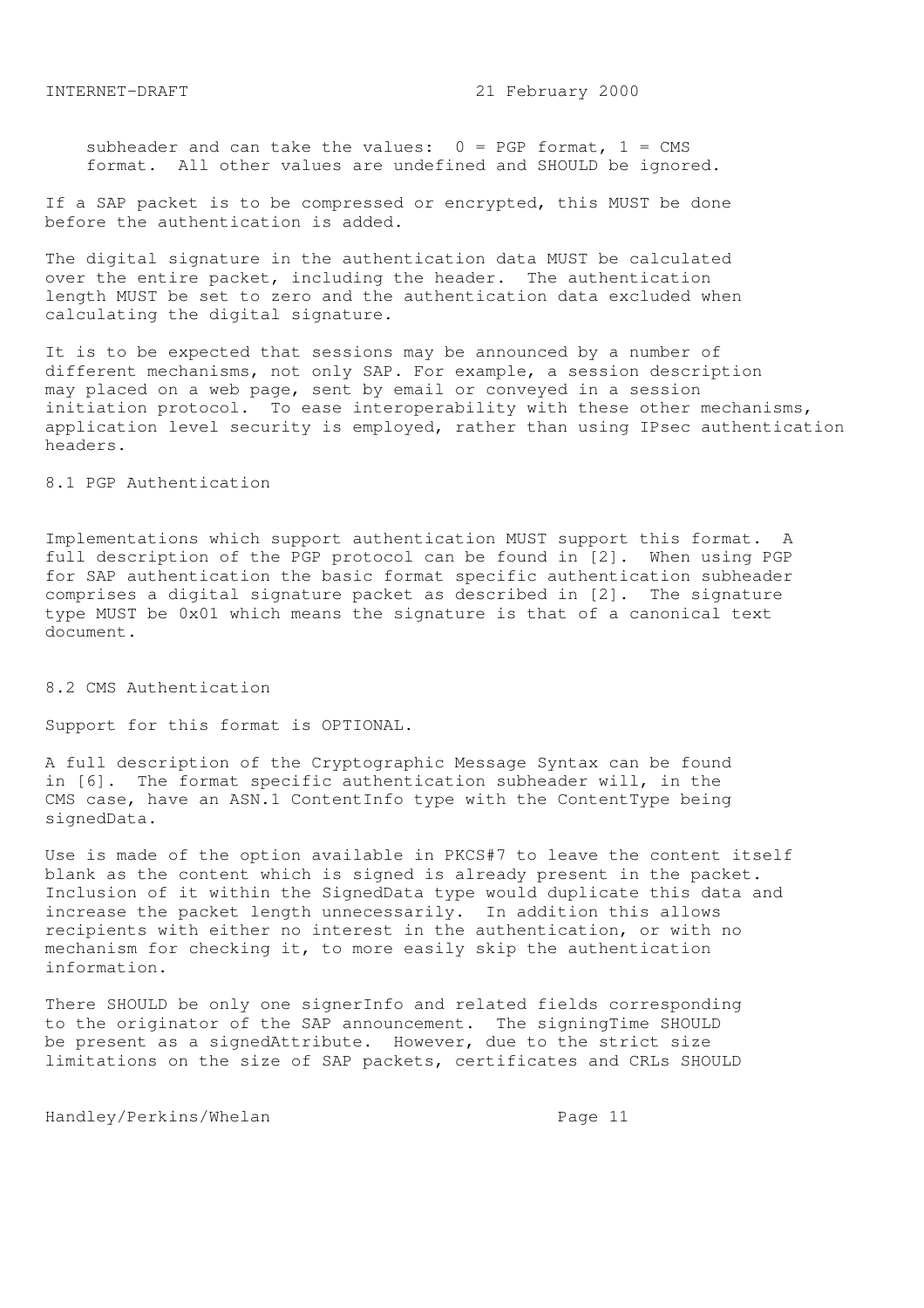NOT be included in the signedData structure. It is expected that users of the protocol will have other methods for certificate and CRL distribution.

# 9 Scalability and caching

SAP is intended to announce the existence of long-lived wide-area multicast sessions. It is not an especially timely protocol: sessions are announced by periodic multicast with a repeat rate on the order of tens of minutes, and no enhanced reliability over UDP. This leads to a long startup delay before a complete set of announcements is heard by a listener. This delay is clearly undesirable for interactive browsing of announced sessions.

In order to reduce the delays inherent in SAP, it is recommended that proxy caches are deployed. A SAP proxy cache is expected to listen to all SAP groups in its scope, and to maintain an up-to-date list of all announced sessions along with the time each announcement was last received. When a new SAP listeners starts, it should contact its local proxy to download this information, which is then sufficient for it to process future announcements directly, as if it has been continually listening.

The protocol by which a SAP listener contacts its local proxy cache is not specified here.

## 10 Security Considerations

SAP contains mechanisms for ensuring integrity of session announcements, for authenticating the origin of an announcement and for encrypting such announcements (sections 7 and 8).

As stated in section 5, if a session modification announcement is received that contains a valid authentication header, but which is not signed by the original creator of the session, then the session must be treated as a new session in addition to the original session with the same SDP origin information unless the originator of one of the session descriptions can be authenticated using a certificate signed by a trusted third party. If this were not done, there would be a possible denial of service attack whereby a party listens for new announcements, strips off the original authentication header, modifies the session description, adds a new authentication header and re-announces the session. If a rule was imposed that such spoof announcements were ignored, then if packet loss or late starting of a session directory instance caused the original announcement to fail to arrive at a site, but the spoof announcement did so, this would then prevent the original announcement from being accepted at that site.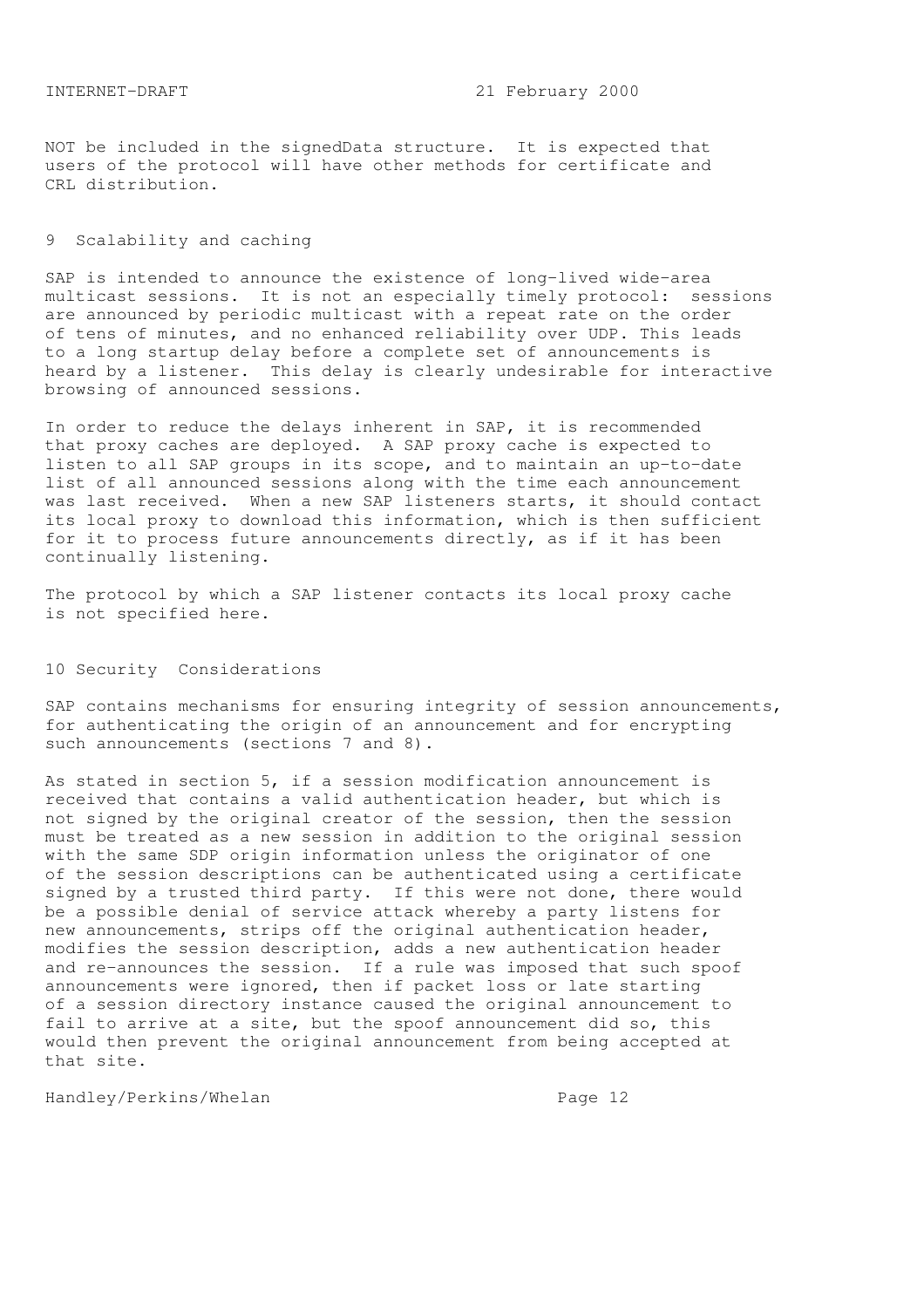A similar denial-of-service attack is possible if a session announcement receiver relies completely on the originating source and hash fields to indicate change, and fails to parse the remainder of announcements for which it has seen the origin/hash combination before.

A denial of service attack is possible from a malicious site close to a legitimate site which is making a session announcement. This can happen if the malicious site floods the legitimate site with huge numbers of (illegal) low TTL announcements describing high TTL sessions. This may reduce the session announcement rate of the legitimate announcement to below a tenth of the rate expected at remote sites and therefore cause the session to time out. Such an attack is likely to be easily detectable, and we do not provide any mechanism here to prevent it.

A Summary of differences between SAPv0 and SAPv1

For this purpose SAPv0 is defined as the protocol in use by version 2.2 of the session directory tool, sdr. SAPv1 is the protocol described in the 19 November 1996 version of this memo (draft-ietf-mmusic-sap-00.txt). The packet headers of SAP messages are the same in V0 and V1 in that a V1 tool can parse a V0 announcement header but not vice-versa.

In SAPv0, the fields have the following values:

- o Version Number: 0
- o Message Type: 0 (Announcement)
- o Authentication Type: 0 (No Authentication)
- o Encryption Bit: 0 (No Encryption)
- o Compression Bit: 0 (No compression)
- o Message Id Hash: 0 (No Hash Specified)
- o Originating Source: 0 (No source specified, announcement has not been relayed)

B Summary of differences between SAPv1 and SAPv2

The packet headers of SAP messages are the same in V1 and V2 in that a V2 tool can parse a V1 announcement header but not necessarily vice-versa.

 o The A bit has been added to the SAP header, replacing one of the bits of the SAPv1 message type field. If set to zero the announcement is of an IPv4 session, and the packet is backwards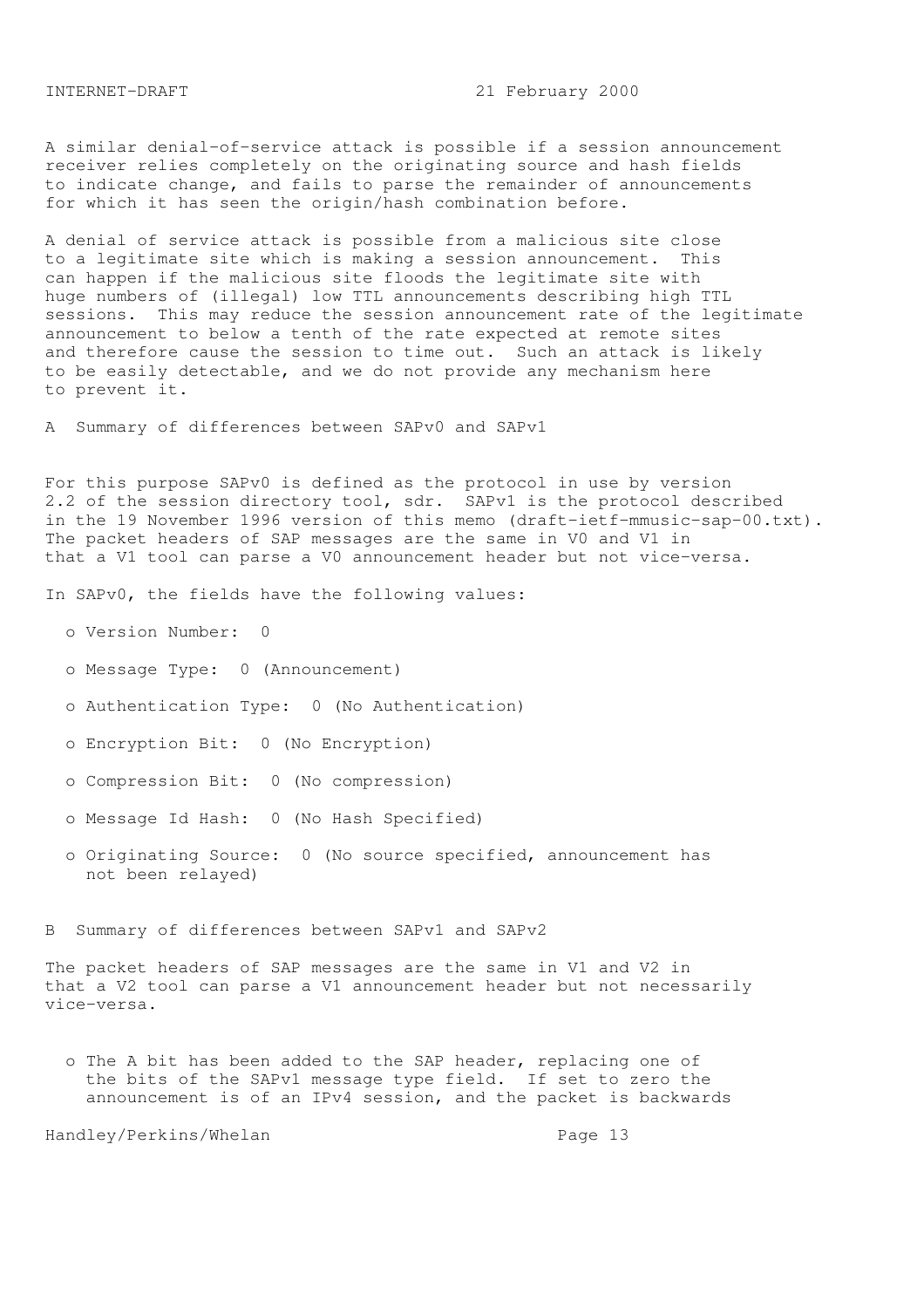compatible with SAPv1. If set to one the announcement is of an IPv6 session, and SAPv1 listeners (which do not support IPv6) will see this as an illegal message type (MT) field.

- o The second bit of the message type field in SAPv1 has been replaced by a reserved, must-be-zero, bit. This bit was unused in SAPv1, so this change just codifies existing usage.
- o SAPv1 specified encryption of the payload. SAPv2 includes the E bit in the SAP header to indicate that the payload is encrypted, but does not specify any details of the encryption.
- o SAPv1 allowed the message identifier hash and originating source fields to be set to zero, for backwards compatibility. This is no longer legal.
- o SAPv1 specified gzip compression. SAPv2 uses zlib (the only known implementation of SAP compression used zlib, and gzip compression was a mistake).
- o SAPv2 provides a more complete specification for authentication.
- o SAPv2 allows for non-SDP payloads to be transported. SAPv1 required that the payload was SDP.
- o SAPv1 included a timeout field for encrypted announcement, SAPv2 does not (and relies of explicit deletion messages or implicit timeouts).
- C Acknowledgments

SAP and SDP were originally based on the protocol used by the sd session directory from Van Jacobson at LBNL. Version 1 of SAP was designed by Mark Handley as part of the European Commission MICE (Esprit 7602) and MERCI (Telematics 1007) projects. Version 2 includes authentication features developed by Edmund Whelan, Goli Montasser-Kohsari and Peter Kirstein as part of the European Commission ICE-TEL project (Telematics 1005), and support for IPv6 developed by Maryann P. Maher and Colin Perkins.